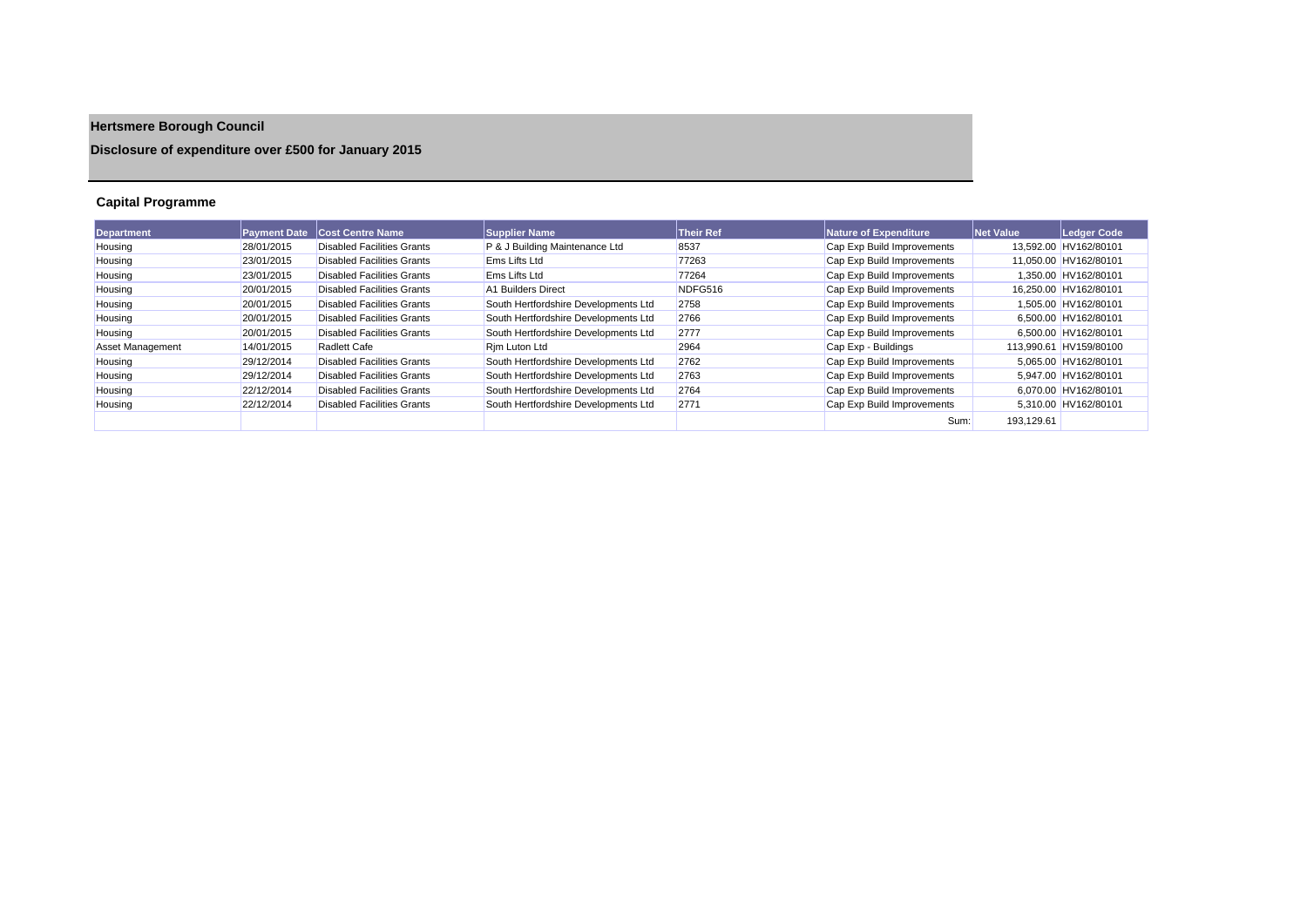## **Hertsmere Borough Council**

## **Disclosure of expenditure over £500 for January 2015**

#### **Revenue**

| <b>Department</b>                | <b>Payment Date</b> | <b>Cost Centre Name</b>           | <b>Supplier Name</b>                      | <b>Their Ref</b>       | Nature of Expenditure                 | <b>Net Value</b> | Ledger Code          |
|----------------------------------|---------------------|-----------------------------------|-------------------------------------------|------------------------|---------------------------------------|------------------|----------------------|
| Corporate Support                | 29/01/2015          | Cctv                              | Quadrant Security Group Plc               | SIN075783              | <b>Concessions - Voluntary Bodies</b> |                  | 758.00 HE400/04702   |
| <b>Drainage Services</b>         | 29/01/2015          | Revenue Funded Drainage Schs      | Waterscapes Limited.                      | 1.9026                 | <b>Contractors Payments</b>           |                  | 565.00 HE601/05601   |
| <b>Information Services Unit</b> | 29/01/2015          | Information Services (Is)         | Computer Power Protection (Sales) Limited | 729440                 | It Equipment And Maintenance          |                  | 1,315.00 HN200/04565 |
| Parking                          | 29/01/2015          | <b>Parking Services</b>           | Civica - Bath Uk                          | C/BL130096             | <b>Contractors Payments</b>           |                  | 6,352.50 HH800/05601 |
| Parks And Amenities Manager      | 29/01/2015          | Parks                             | <b>Wills Chainsaw Sculptures</b>          | <b>CLARENDON1</b>      | Parks Development                     |                  | 659.00 HD300/05604   |
| <b>Waste Collection</b>          | 29/01/2015          | <b>Household Waste Collection</b> | Rainkine Thompson Limited                 | 41877                  | <b>Operator Licence</b>               |                  | 738.00 HF100/03603   |
| <b>Anti Fraud Unit</b>           | 28/01/2015          | <b>Anti Fraud Unit</b>            | Manpower Uk Ltd                           | DJ08731                | Salaries - Agency                     |                  | 2.052.47 HJ830/01004 |
| Asset Management                 | 28/01/2015          | <b>Asset Management</b>           | Manpower Uk Ltd                           | DJ08731                | Salaries - Agency                     |                  | 1,340.59 HB270/01004 |
| <b>Asset Management</b>          | 28/01/2015          | <b>Meadow Road Depot</b>          | Elstree Property Maintenance Limited.     | 45094                  | <b>Building Repairs</b>               |                  | 520.00 HG560/02001   |
| <b>Asset Management</b>          | 28/01/2015          | <b>Civic Offices</b>              | Clearwater Technology Ltd                 | 541693                 | <b>Training External</b>              |                  | 855.00 HN700/01403   |
| Asset Management                 | 28/01/2015          | <b>Building Maintenance Prog</b>  | Apex Lift & Escalator Engineers Ltd       | NV60402                | <b>Building Repairs</b>               |                  | 9,928.00 HD201/02001 |
| <b>Asset Management</b>          | 28/01/2015          | <b>Civic Offices</b>              | Europa Nationwide Technical Services Ltd  | S0120789               | <b>General Repairs</b>                |                  | 3,254.90 HN700/02009 |
| Corporate Support                | 28/01/2015          | Assistance To Vol Organisation    | Meadow Wood School                        | <b>COMMUNITY GRANT</b> | <b>Grants - Voluntary Bodies</b>      |                  | 3.000.00 HD110/04701 |
| Democratic Services Unit         | 28/01/2015          | <b>Legal Business Unit</b>        | Manpower Uk Ltd                           | <b>DJ08731</b>         | Salaries - Agency                     |                  | 2,048.47 HN300/01004 |
| Development Control              | 28/01/2015          | Development Management            | Manpower Uk Ltd                           | DJ08731                | Salaries - Agency                     |                  | 1,192.84 HG200/01004 |
| <b>Environmental Health</b>      | 28/01/2015          | <b>Environmental Health</b>       | Manpower Uk Ltd                           | DJ08731                | Salaries - Agency                     |                  | 1.118.81 HF700/01004 |
| Finance                          | 28/01/2015          | Revenues + Benefits Unit          | Manpower Uk Ltd                           | <b>DJ08731</b>         | Salaries - Agency                     |                  | 2.209.96 HN150/01004 |
| Parking                          | 28/01/2015          | <b>Parking Services</b>           | Manpower Uk Ltd                           | <b>DJ08731</b>         | Salaries - Agency                     |                  | 1.042.56 HH800/01004 |
| <b>Planning Policy</b>           | 28/01/2015          | <b>Planning Policy</b>            | Manpower Uk Ltd                           | DJ08731                | Salaries - Agency                     |                  | 1,800.14 HG300/01004 |
| <b>Waste Collection</b>          | 28/01/2015          | <b>Cleansing Services</b>         | Manpower Uk Ltd                           | DJ08731                | Salaries - Agency                     |                  | 1,435.47 HE900/01004 |
| <b>Waste Collection</b>          | 28/01/2015          | <b>Household Waste Collection</b> | Manpower Uk Ltd                           | DJ08731                | Salaries - Agency                     |                  | 1,745.39 HF100/01004 |
| <b>Corporate Communications</b>  | 26/01/2015          | <b>Corporate Communications</b>   | Aimediacomms                              | <b>IN4444</b>          | Software Licences                     |                  | 4,000.00 HB250/04555 |
| Corporate Support                | 26/01/2015          | Assistance To Vol Organisation    | <b>Watford Palace Theatre</b>             | <b>GRANT 2015</b>      | <b>Grants - Voluntary Bodies</b>      |                  | 1,000.00 HD110/04701 |
| <b>Corporate Support</b>         | 26/01/2015          | Community Safety Partnership      | Stevenage Borough Council                 | 7000077439             | Equip + Furn Funded By Rev            |                  | 600.00 HE300/04001   |
| Corporate Support                | 26/01/2015          | Cctv                              | Stevenage Borough Council                 | 7000077438             | <b>Contractors Payments</b>           |                  | 8,738.62 HE400/05601 |
| Corporate Support                | 26/01/2015          | Assistance To Vol Organisation    | The Radlett Festival Of Music             | <b>GRANT 2015</b>      | <b>Grants - Voluntary Bodies</b>      |                  | 629.59 HD110/04701   |
| <b>Democratic Services Unit</b>  | 26/01/2015          | <b>Legal Business Unit</b>        | Ccs Media Ltd                             | 2057415/2057624        | Equip + Furn Funded By Rev            |                  | 1.497.12 HN300/04001 |
| <b>Democratic Services Unit</b>  | 26/01/2015          | Legal Business Unit               | <b>Sellick Partnership</b>                | <b>INV114227</b>       | Salaries - Agency                     |                  | 1,342.66 HN300/01004 |
| Democratic Services Unit         | 26/01/2015          | <b>Legal Business Unit</b>        | Sellick Partnership                       | <b>INV114728</b>       | Salaries - Agency                     |                  | 1,864.58 HN300/01004 |
| Democratic Services Unit         | 26/01/2015          | <b>Legal Business Unit</b>        | Sellick Partnership                       | <b>INV115372</b>       | Salaries - Agency                     |                  | 1,864.58 HN300/01004 |
| <b>Development Control</b>       | 26/01/2015          | Development Management            | Macdonald & Company                       | 0000058047             | Salaries - Agency                     |                  | 1,224.00 HG200/01004 |
| Development Control              | 26/01/2015          | Development Management            | Macdonald & Company                       | 0000058046             | Salaries - Agency                     |                  | 933.00 HG200/01004   |
| Development Control              | 26/01/2015          | Development Management            | Macdonald & Company                       | 0000058050             | Salaries - Agency                     |                  | 954.75 HG200/01004   |
| Development Control              | 26/01/2015          | Development Management            | Ivy Legal Limited                         | 000022                 | <b>Consultants Fees</b>               |                  | 2,025.00 HG200/05600 |
| <b>General Expenses</b>          | 26/01/2015          | <b>General Expenses</b>           | <b>British Telecommunications Plc</b>     | 0790131501             | Miscellaneous Expenses                |                  | 7,029.11 HB100/04940 |
| Housing                          | 26/01/2015          | <b>Homelessness</b>               | Miss Jennifer Oscroft                     | 122508 JAN15           | Legal Fees - External                 |                  | 1.750.00 HJ700/04725 |
| <b>Information Services Unit</b> | 26/01/2015          | Information Services (Is)         | Serco Ltd                                 | 91089449               | <b>GIS Support</b>                    |                  | 8,750.00 HN200/01001 |
| <b>Information Services Unit</b> | 26/01/2015          | Information Services (Is)         | Caretower                                 | 146290                 | Internet + It Security                |                  | 2,143.00 HN200/04538 |
| <b>Information Services Unit</b> | 26/01/2015          | Information Services (Is)         | <b>Bull Information Systems Ltd</b>       | 65002                  | Central Infrastructure Renewal        |                  | 2,693.00 HN200/04510 |
| Parking                          | 26/01/2015          | <b>Parking Services</b>           | <b>Liberty Services</b>                   | 96898                  | Printing                              |                  | 672.00 HH800/04311   |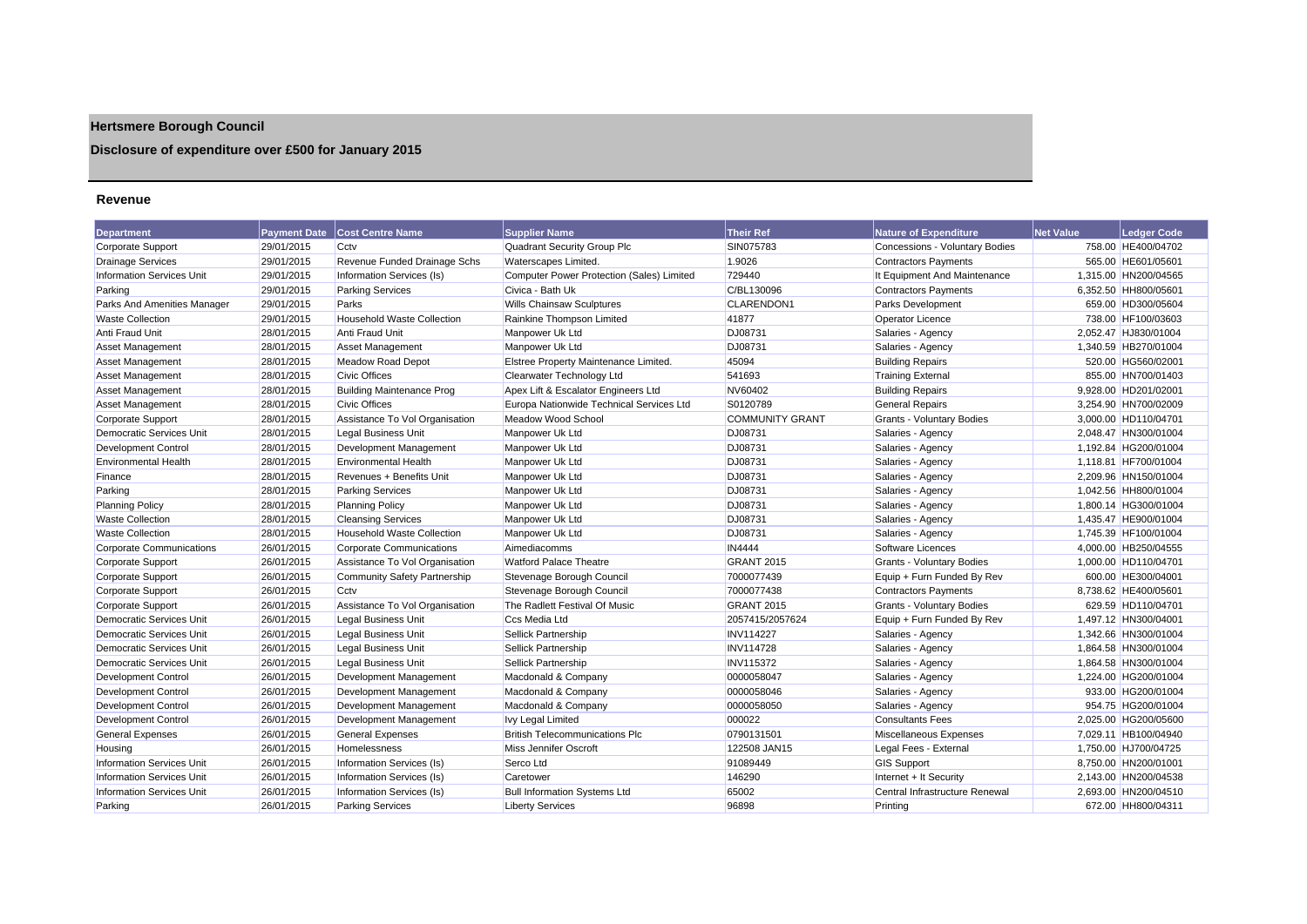| Parking                          | 26/01/2015 | <b>Parking Services</b>           | <b>Bdi Securities Uk Ltd</b>            | 22154           | <b>Security Services</b>  | 2,168.84 HH800/04440  |
|----------------------------------|------------|-----------------------------------|-----------------------------------------|-----------------|---------------------------|-----------------------|
| Parking                          | 26/01/2015 | <b>Parking Services</b>           | <b>Bdi Securities Uk Ltd</b>            | 22208           | <b>Security Services</b>  | 2,664.33 HH800/04440  |
| Parking                          | 26/01/2015 | <b>Parking Services</b>           | G4s Cash Solutions (Uk) Ltd             | 80056392        | <b>Security Services</b>  | 1,498.04 HH800/04440  |
| Parking                          | 26/01/2015 | <b>Parking Services</b>           | <b>Basteels &amp; Sons</b>              | 3959            | Printing                  | 815.00 HH800/04311    |
| <b>Planning Poilcy</b>           | 26/01/2015 | Planning Improvement Project      | Anne Jagger                             | 15499           | Salaries - Agency         | 927.50 HG210/01004    |
| <b>Planning Policy</b>           | 26/01/2015 | Planning Improvement Project      | Anne Jagger                             | 15526           | Salaries - Agency         | 845.88 HG210/01004    |
| <b>Planning Policy</b>           | 26/01/2015 | <b>Planning Grants</b>            | <b>Idox Software Ltd</b>                | 7004267         | Software Licences         | 500.00 HG210/04555    |
| <b>Waste Collection</b>          | 26/01/2015 | <b>Cleansing Services</b>         | Allstar                                 | E2004039759     | <b>Diesel</b>             | 2,031.21 HE900/03021  |
| <b>Waste Collection</b>          | 26/01/2015 | <b>Household Waste Collection</b> | Allstar                                 | E2004039759     | <b>Diesel</b>             | 10,787.64 HF100/03021 |
| <b>Waste Collection</b>          | 26/01/2015 | <b>Trade Waste Collection</b>     | Allstar                                 | E2004039759     | <b>Diesel</b>             | 715.97 HF300/03021    |
| <b>Waste Collection</b>          | 26/01/2015 | <b>Cleansing Services</b>         | Allstar                                 | E2004126952     | <b>Diesel</b>             | 1.937.57 HE900/03021  |
| <b>Waste Collection</b>          | 26/01/2015 | <b>Household Waste Collection</b> | Allstar                                 | E2004126952     | <b>Diesel</b>             | 10,525.23 HF100/03021 |
| <b>Waste Collection</b>          | 26/01/2015 | <b>Trade Waste Collection</b>     | Allstar                                 | E2004126952     | <b>Diesel</b>             | 520.44 HF300/03021    |
| <b>Development Control</b>       | 23/01/2015 | Development Management            | Macdonald & Company                     | 0000058048      | Salaries - Agency         | 1,639.00 HG200/01004  |
| <b>Development Control</b>       | 23/01/2015 | Development Management            | Macdonald & Company                     | 0000058045      | Salaries - Agency         | 1,158.96 HG200/01004  |
| Housing                          | 23/01/2015 | <b>Housing Services</b>           | Hays Specialist Recruitment Limited     | 1005082324      | Salaries - Agency         | 825.47 HJ100/01004    |
| Housing                          | 23/01/2015 | <b>Housing Services</b>           | Hays Specialist Recruitment Limited     | 1005064080      | Salaries - Agency         | 683.10 HJ100/01004    |
| Parks And Amenities Manager      | 23/01/2015 | Allum Ln Cemetery+Closed Gnd      | Elstree & Borehamwood Town Council      | 21-01-15/119    | <b>Grants Etc</b>         | 1,589.19 HE101/04951  |
| <b>Planning Policy</b>           | 23/01/2015 | <b>Planning Policy</b>            | Macdonald & Company                     | 0000058049      | Salaries - Agency         | 1,044.00 HG300/01004  |
| <b>Waste Collection</b>          | 23/01/2015 | <b>Household Waste Collection</b> | Got People Recruitment                  | 00806459        | Salaries - Agency         | 1,868.87 HF100/01004  |
| <b>Waste Collection</b>          | 23/01/2015 | <b>Household Waste Collection</b> | <b>First Call Contract Services Ltd</b> | 00024041        | Salaries - Agency         | 611.28 HF100/01004    |
| <b>Waste Collection</b>          | 23/01/2015 | <b>Household Waste Collection</b> | Extrastaff                              | 165887          | Salaries - Agency         | 593.32 HF100/01004    |
| Anti Fraud Unit                  | 21/01/2015 | <b>Anti Fraud Unit</b>            | Manpower Uk Ltd                         | DJ08309         | Salaries - Agency         | 2,302.94 HJ830/01004  |
| <b>Asset Management</b>          | 21/01/2015 | <b>Asset Management</b>           | Manpower Uk Ltd                         | DJ08309         | Salaries - Agency         | 1,332.56 HB270/01004  |
| Democratic Services Unit         | 21/01/2015 | <b>Legal Business Unit</b>        | Manpower Uk Ltd                         | DJ08309         | Salaries - Agency         | 735.64 HN300/01004    |
| <b>Development Control</b>       | 21/01/2015 | Development Management            | Manpower Uk Ltd                         | DJ08309         | Salaries - Agency         | 1,158.19 HG200/01004  |
| <b>Environmental Health</b>      | 21/01/2015 | <b>Environmental Health</b>       | Manpower Uk Ltd                         | DJ08309         | Salaries - Agency         | 3,767.93 HF700/01004  |
| Finance                          | 21/01/2015 | Revenues + Benefits Unit          | Manpower Uk Ltd                         | DJ08309         | Salaries - Agency         | 5,379.04 HN150/01004  |
| <b>Information Services Unit</b> | 21/01/2015 | <b>Civic Office Telephones</b>    | Daisy Communications Ltd                | 4693603         | Telephones- Bt Equipment  | 756.85 HN210/04504    |
| Parking                          | 21/01/2015 | <b>Parking Services</b>           | Manpower Uk Ltd                         | DJ08309         | Salaries - Agency         | 938.30 HH800/01004    |
| <b>Planning Policy</b>           | 21/01/2015 | <b>Planning Policy</b>            | Manpower Uk Ltd                         | DJ08309         | Salaries - Agency         | 777.26 HG300/01004    |
| <b>Waste Collection</b>          | 21/01/2015 | <b>Cleansing Services</b>         | Manpower Uk Ltd                         | DJ08309         | Salaries - Agency         | 1,577.92 HE900/01004  |
| <b>Waste Collection</b>          | 21/01/2015 | <b>Household Waste Collection</b> | Manpower Uk Ltd                         | DJ08309         | Salaries - Agency         | 1,840.30 HF100/01004  |
| <b>Asset Management</b>          | 20/01/2015 | <b>Civic Offices</b>              | Total Gas & Power Limited               | 109124152/15    | Gas                       | 3,072.93 HN700/02101  |
| Asset Management                 | 20/01/2015 | <b>Commercial Properties</b>      | <b>Cleantec Services Ltd</b>            | 33378           | <b>Building Repairs</b>   | 1,350.00 HG521/02001  |
| Asset Management                 | 20/01/2015 | <b>Civic Offices</b>              | <b>Semab Services</b>                   | 1718            | <b>General Repairs</b>    | 626.00 HN700/02009    |
| Asset Management                 | 20/01/2015 | <b>Civic Offices</b>              | <b>Affinity Water Limited</b>           | 1071683-8/14.01 | <b>Water Rates</b>        | 821.31 HN700/02104    |
| Asset Management                 | 20/01/2015 | <b>Civic Offices</b>              | Npower Ltd                              | <b>LGURSZMN</b> | Electricity               | 8,596.71 HN700/02102  |
| Asset Management                 | 20/01/2015 | <b>Civic Offices</b>              | <b>Purdy Contracts Ltd</b>              | IN237188        | <b>Building Repairs</b>   | 620.00 HN700/02001    |
| Corporate Communications         | 20/01/2015 | <b>Corporate Communications</b>   | <b>Snap Surveys</b>                     | 66752           | Software Licences         | 699.00 HB250/04555    |
| <b>Corporate Support</b>         | 20/01/2015 | Pcso                              | Hertfordshire Constabulary              | OP/1024380      | Subs/Contributions        | 32,000.00 HE330/04706 |
| <b>Customer Services</b>         | 20/01/2015 | <b>Civic Offices Catering</b>     | Connect Vending Limited                 | <b>INV45858</b> | Repairs + Renewals        | 533.77 HN720/04002    |
| Democratic Services Unit         | 20/01/2015 | <b>Legal Business Unit</b>        | <b>Thomson Reuters</b>                  | 9000805430      | Stationery + Office Supps | 1,186.00 HN300/04303  |
| <b>Drainage Services</b>         | 20/01/2015 | <b>Engineering Services Unit</b>  | Npower Ltd                              | LGURSK6M        | Electricity               | 2,501.05 HE620/02102  |
| <b>General Expenses</b>          | 20/01/2015 | <b>General Expenses</b>           | Chubb Fire & Security Ltd               | 4996030         | Software Licences         | 912.00 HB100/04555    |
| <b>General Expenses</b>          | 20/01/2015 | <b>General Expenses</b>           | <b>Care First</b>                       | CAF0000027252   | Medical                   | 2,518.74 HB100/01414  |
| <b>General Expenses</b>          | 20/01/2015 | <b>General Expenses</b>           | <b>Health In Work</b>                   | HBC 11/12/14    | Medical                   | 993.40 HB100/01414    |
| Housing                          | 20/01/2015 | Homelessness                      | Civic Lodge Hotel                       | 2368            | Bed + Breakfast           | 1.395.00 HJ700/04725  |
| Housing                          | 20/01/2015 | <b>Homelessness</b>               | Civic Lodge Hotel                       | 2366            | Bed + Breakfast           | 1.705.00 HJ700/04725  |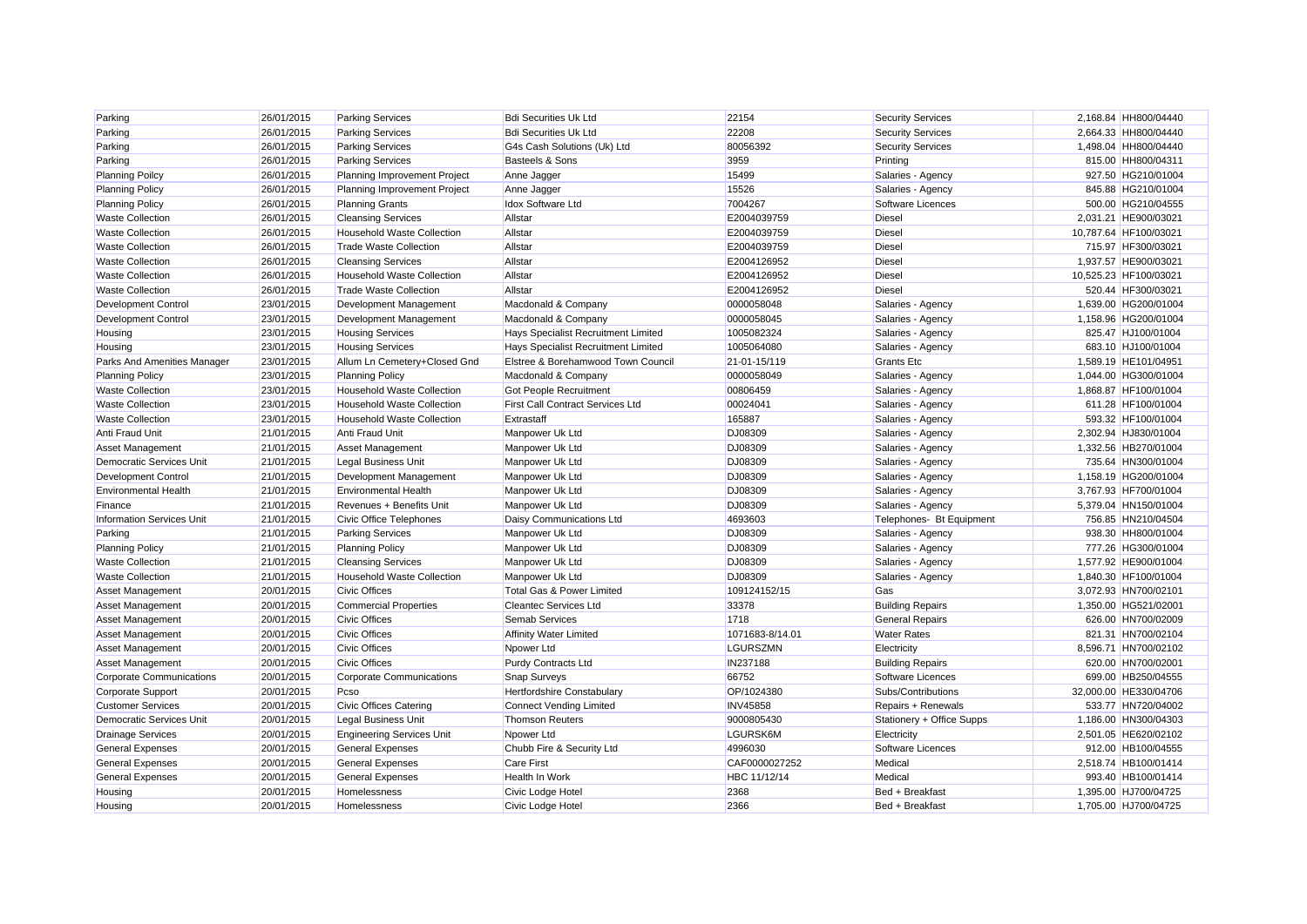| Housing                     | 20/01/2015 | Homelessness                  | Civic Lodge Hotel                                      | 2367            | Bed + Breakfast              | 1,860.00 HJ700/04725  |
|-----------------------------|------------|-------------------------------|--------------------------------------------------------|-----------------|------------------------------|-----------------------|
| Housing                     | 20/01/2015 | Homelessness                  | Civic Lodge Hotel                                      | 2369            | Bed + Breakfast              | 1,705.00 HJ700/04725  |
| Housing                     | 20/01/2015 | Homelessness                  | Civic Lodge Hotel                                      | 2365            | Bed + Breakfast              | 1,705.00 HJ700/04725  |
| Housing                     | 20/01/2015 | Homelessness                  | <b>Emergency Accommodation Ltd</b>                     | 12/2647         | Bed + Breakfast              | 1,426.00 HJ700/04725  |
| Housing                     | 20/01/2015 | Homelessness                  | <b>Emergency Accommodation Ltd</b>                     | 12/2650         | Bed + Breakfast              | 1,798.00 HJ700/04725  |
| Housing                     | 20/01/2015 | Homelessness                  | <b>Emergency Accommodation Ltd</b>                     | 12/2662         | Bed + Breakfast              | 864.00 HJ700/04725    |
| Housing                     | 20/01/2015 | Homelessness                  | <b>Emergency Accommodation Ltd</b>                     | 12/2664         | Bed + Breakfast              | 1.595.00 HJ700/04725  |
| Housing                     | 20/01/2015 | Homelessness                  | Assetgrove Lettings Ltd                                | 15441           | Bed + Breakfast              | 1,240.00 HJ700/04725  |
| Housing                     | 20/01/2015 | Homelessness                  | <b>Altwood Housing</b>                                 | 1770            | Bed + Breakfast              | 504.00 HJ700/04725    |
| Housing                     | 20/01/2015 | Homelessness                  | <b>Altwood Housing</b>                                 | 1770/2          | Bed + Breakfast              | 930.00 HJ700/04725    |
| Housing                     | 20/01/2015 | Homelessness                  | <b>Altwood Housing</b>                                 | 1770/3          | Bed + Breakfast              | 510.00 HJ700/04725    |
| Housing                     | 20/01/2015 | Homelessness                  | <b>Altwood Housing</b>                                 | 1770/7          | Bed + Breakfast              | 930.00 HJ700/04725    |
| Housing                     | 20/01/2015 | Homelessness                  | <b>Altwood Housing</b>                                 | 1770/8          | Bed + Breakfast              | 1,705.00 HJ700/04725  |
| Housing                     | 20/01/2015 | Homelessness                  | <b>Altwood Housing</b>                                 | 1770/10         | Bed + Breakfast              | 1,705.00 HJ700/04725  |
| Housing                     | 20/01/2015 | Homelessness                  | <b>Altwood Housing</b>                                 | 1770/11         | Bed + Breakfast              | 930.00 HJ700/04725    |
| Housing                     | 20/01/2015 | Homelessness                  | Altwood Housing                                        | 1770/13         | Bed + Breakfast              | 930.00 HJ700/04725    |
| Housing                     | 20/01/2015 | <b>Housing Services</b>       | The Baikie-Wood Consultancy Ltd                        | 101283          | <b>Consultants Fees</b>      | 779.22 HJ100/05600    |
| Local Land Charges          | 20/01/2015 | <b>Land Charges</b>           | Hertfordshire County Council                           | 1801657656      | <b>Hcc Searches</b>          | 1,524.00 HC100/04624  |
| Parks And Amenities Manager | 20/01/2015 | Allum Ln Cemetery+Closed Gnd  | John O'Conner Grounds Maintenance                      | 48364           | <b>Grave Digging</b>         | 1,162.96 HE101/04441  |
| Parks And Amenities Manager | 20/01/2015 | Allum Ln Cemetery+Closed Gnd  | John O'Conner Grounds Maintenance                      | 48366           | <b>Grave Digging</b>         | 1,173.43 HE101/04441  |
| Parks And Amenities Manager | 20/01/2015 | Parks                         | John O'Conner Grounds Maintenance                      | 48369           | Parks Development            | 584.00 HD300/05604    |
| Parks And Amenities Manager | 20/01/2015 | Allum Ln Cemetery+Closed Gnd  | John O'Conner Grounds Maintenance                      | 48104           | <b>Gm Contract Payments</b>  | 5,347.11 HE101/05605  |
| Parks And Amenities Manager | 20/01/2015 | Bushey/Radlett Ground Maint.  | John O'Conner Grounds Maintenance                      | 48104           | <b>Gm Contract Payments</b>  | 14,184.21 HD371/05605 |
| Parks And Amenities Manager | 20/01/2015 | Bwood/Elstree/Shenley Gnd Mnt | John O'Conner Grounds Maintenance                      | 48104           | <b>Gm Contract Payments</b>  | 25,395.30 HD372/05605 |
| Parks And Amenities Manager | 20/01/2015 | Parks Cleansing               | John O'Conner Grounds Maintenance                      | 48104           | <b>Gm Contract Payments</b>  | 6,169.38 HD302/05605  |
| Parks And Amenities Manager | 20/01/2015 | Pbar/Sth Mimms/Ridge Gnd Mnt  | John O'Conner Grounds Maintenance                      | 48104           | <b>Gm Contract Payments</b>  | 13,661.10 HD373/05605 |
| <b>Waste Collection</b>     | 20/01/2015 | <b>Street Scene Depot</b>     | Npower Ltd                                             | <b>LGURSZMP</b> | Electricity                  | 714.14 HF710/02102    |
| <b>Waste Collection</b>     | 20/01/2015 | <b>Street Scene Depot</b>     | <b>Greenham Trading Ltd</b>                            | 26/771372       | Equip + Furn Funded By Rev   | 2.400.00 HF710/04001  |
| Asset Management            | 19/01/2015 | <b>Wyllyotts Art Centre</b>   | <b>Hertsmere Leisure</b>                               | OP/1026745      | Electricity                  | 2,212.34 HD100/02102  |
| <b>Asset Management</b>     | 19/01/2015 | <b>Furzefield Centre Pool</b> | <b>Hertsmere Leisure</b>                               | OP/1026744      | Service Contracts            | 2,212.43 HD202/02028  |
| Development Control         | 19/01/2015 | Development Management        | <b>Synergy Construction &amp; Property Consultants</b> | 1415/8803       | <b>Viability Assessments</b> | 1,000.00 HG200/05606  |
| <b>Drainage Services</b>    | 19/01/2015 | Land Drainage Maintenance     | K T Ivory Haulage                                      | 2669            | <b>Contractors Payments</b>  | 586.61 HE600/05601    |
| Housing                     | 19/01/2015 | Homelessness                  | Stef & Philips Ltd                                     | <b>HBC005</b>   | Bed + Breakfast              | 1,575.00 HJ700/04725  |
| Housing                     | 19/01/2015 | Homelessness                  | <b>Parse Security Systems</b>                          | 132             | Bed + Breakfast              | 6,780.00 HJ700/04725  |
| Housing                     | 19/01/2015 | Homelessness                  | Shiraz Jivraj                                          | 1068            | Bed + Breakfast              | 6,975.00 HJ700/04725  |
| Housing                     | 19/01/2015 | Homelessness                  | <b>Emergency Accommodation Ltd</b>                     | 12/2508         | Bed + Breakfast              | 1,519.00 HJ700/04725  |
| Housing                     | 19/01/2015 | Homelessness                  | <b>Emergency Accommodation Ltd</b>                     | 12/2520         | Bed + Breakfast              | 1,178.00 HJ700/04725  |
| Housing                     | 19/01/2015 | Homelessness                  | <b>Emergency Accommodation Ltd</b>                     | 12/2604         | Bed + Breakfast              | 864.00 HJ700/04725    |
| Housing                     | 19/01/2015 | Homelessness                  | <b>Emergency Accommodation Ltd</b>                     | 12/2608         | Bed + Breakfast              | 1,426.00 HJ700/04725  |
| Housing                     | 19/01/2015 | Homelessness                  | <b>Emergency Accommodation Ltd</b>                     | 12/2634         | Bed + Breakfast              | 1,178.00 HJ700/04725  |
| Housing                     | 19/01/2015 | Homelessness                  | <b>Emergency Accommodation Ltd</b>                     | 12/2643         | Bed + Breakfast              | 1,426.00 HJ700/04725  |
| Housing                     | 19/01/2015 | <b>Homelessness</b>           | <b>Emergency Accommodation Ltd</b>                     | 12/2644         | Bed + Breakfast              | 1,116.00 HJ700/04725  |
| Housing                     | 19/01/2015 | Homelessness                  | <b>Emergency Accommodation Ltd</b>                     | 12/2645         | Bed + Breakfast              | 1,426.00 HJ700/04725  |
| Housing                     | 19/01/2015 | Homelessness                  | <b>Emergency Accommodation Ltd</b>                     | 12/2646         | Bed + Breakfast              | 1,426.00 HJ700/04725  |
| Housing                     | 19/01/2015 | <b>Homelessness</b>           | Assetgrove Lettings Ltd                                | 15432           | Bed + Breakfast              | 1,395.00 HJ700/04725  |
| Housing                     | 19/01/2015 | Homelessness                  | Assetgrove Lettings Ltd                                | 15433           | Bed + Breakfast              | 630.00 HJ700/04725    |
|                             | 19/01/2015 | Homelessness                  | Assetgrove Lettings Ltd                                | 15434           | Bed + Breakfast              | 1,705.00 HJ700/04725  |
| Housing<br>Housing          | 19/01/2015 | Homelessness                  |                                                        | 15435           | Bed + Breakfast              | 1,395.00 HJ700/04725  |
|                             | 19/01/2015 |                               | Assetgrove Lettings Ltd                                | 15436           |                              | 2.015.00 HJ700/04725  |
| Housing                     |            | Homelessness                  | Assetgrove Lettings Ltd                                |                 | Bed + Breakfast              |                       |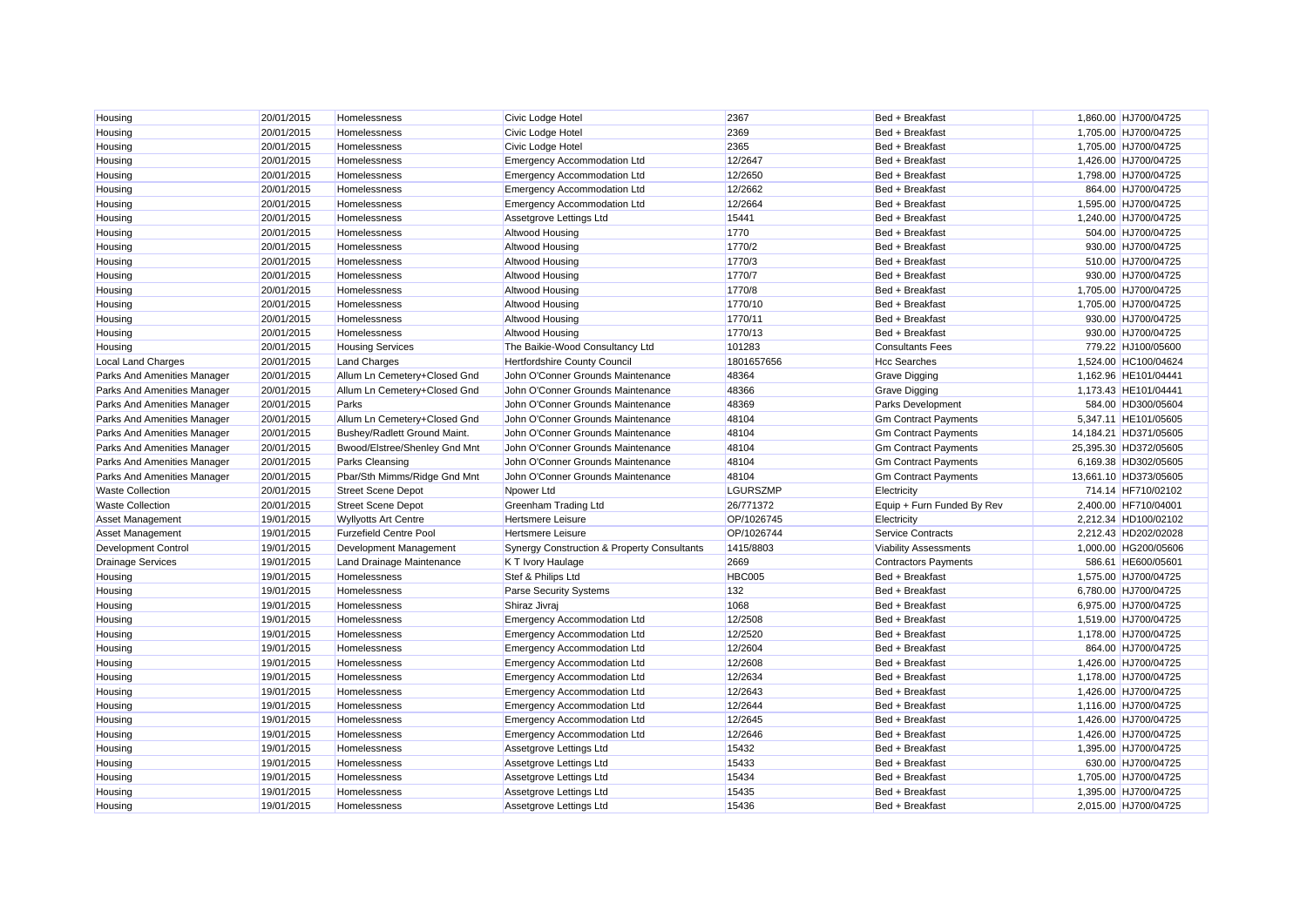| Housing                         | 19/01/2015 | Homelessness                      | Assetgrove Lettings Ltd                 | 15438            | Bed + Breakfast              | 1,085.00 HJ700/04725  |
|---------------------------------|------------|-----------------------------------|-----------------------------------------|------------------|------------------------------|-----------------------|
| Housing                         | 19/01/2015 | Homelessness                      | Assetgrove Lettings Ltd                 | 15439            | Bed + Breakfast              | 1,240.00 HJ700/04725  |
| Housing                         | 19/01/2015 | Homelessness                      | Assetgrove Lettings Ltd                 | 15440            | Bed + Breakfast              | 930.00 HJ700/04725    |
| Housing                         | 19/01/2015 | Homelessness                      | Assetgrove Lettings Ltd                 | 15442            | Bed + Breakfast              | 870.00 HJ700/04725    |
| Housing                         | 19/01/2015 | Homelessness                      | Assetgrove Lettings Ltd                 | 15443            | Bed + Breakfast              | 1,305.00 HJ700/04725  |
| Housing                         | 19/01/2015 | <b>Homelessness</b>               | Assetgrove Lettings Ltd                 | 15444            | Bed + Breakfast              | 1,200.00 HJ700/04725  |
| Housing                         | 19/01/2015 | Homelessness                      | Assetgrove Lettings Ltd                 | 15445            | Bed + Breakfast              | 690.00 HJ700/04725    |
| Housing                         | 19/01/2015 | Homelessness                      | Stef & Philips Ltd                      | HBC004A          | Bed + Breakfast              | 5,310.00 HJ700/04725  |
| Revenues                        | 19/01/2015 | <b>Council Tax</b>                | Company Barclaycard                     | <b>DEC 2014</b>  | <b>Court Costs</b>           | 1,197.00 HB610/04418  |
| <b>Waste Collection</b>         | 19/01/2015 | <b>Household Waste Collection</b> | Welwyn Hatfield Borough Council         | 20246484         | Partnership working          | 1,415.19 HF100/05832  |
| <b>Waste Collection</b>         | 19/01/2015 | <b>Cleansing Services</b>         | <b>Go Plant Ltd</b>                     | 0000400296       | Vehicle Maint Contract Costs | 5,532.70 HE900/03000  |
| <b>Waste Collection</b>         | 19/01/2015 | <b>Household Waste Collection</b> | Go Plant Ltd                            | 0000400296       | Vehicle Maint Contract Costs | 22,552.70 HF100/03000 |
| <b>Waste Collection</b>         | 19/01/2015 | <b>Street Scene Depot</b>         | <b>Go Plant Ltd</b>                     | 0000400296       | Vehicle Maint Contract Costs | 1,446.39 HF710/03000  |
| <b>Waste Collection</b>         | 19/01/2015 | <b>Trade Waste Collection</b>     | <b>Go Plant Ltd</b>                     | 0000400296       | Vehicle Maint Contract Costs | 1,374.20 HF300/03000  |
| <b>Waste Collection</b>         | 19/01/2015 | <b>Weed Killing</b>               | S H Goss And Company Limited            | 12819            | <b>Contractors Payments</b>  | 14,381.79 HE910/05601 |
| Anti Fraud Unit                 | 14/01/2015 | <b>Anti Fraud Unit</b>            | <b>Magnet Solutions Ltd</b>             | <b>B7226</b>     | Fees                         | 592.00 HJ830/04414    |
| Asset Management                | 14/01/2015 | <b>Asset Management</b>           | Manpower Uk Ltd                         | <b>DJ07827</b>   | Salaries - Agency            | 626.15 HB270/01004    |
| Asset Management                | 14/01/2015 | <b>Building Maintenance Prog</b>  | <b>Checkmate Fire Solutions Limited</b> | SE/S0043/3233    | <b>Building Repairs</b>      | 3,560.00 HD201/02001  |
| Asset Management                | 14/01/2015 | <b>Building Maintenance Prog</b>  | Lh Plc                                  | IL012584         | <b>Building Repairs</b>      | 4,565.00 HD201/02001  |
| Asset Management                | 14/01/2015 | <b>Building Maintenance Prog</b>  | Chubb Fire & Security Ltd               | 4996048          | <b>Building Repairs</b>      | 1,036.00 HD201/02001  |
| Asset Management                | 14/01/2015 | Properties Let To Housing         | <b>Purdy Contracts Ltd</b>              | IN236955         | <b>Building Repairs</b>      | 7,318.05 HK158/02001  |
| Asset Management                | 14/01/2015 | <b>Building Maintenance Prog</b>  | <b>Fire Suppression Limited</b>         | 29361            | <b>Building Repairs</b>      | 3,780.00 HD201/02001  |
| Asset Management                | 14/01/2015 | <b>Building Maintenance Prog</b>  | <b>Fire Suppression Limited</b>         | 29362            | <b>Building Repairs</b>      | 752.00 HD201/02001    |
| Asset Management                | 14/01/2015 | <b>Civic Offices</b>              | <b>Cleantec Services Ltd</b>            | 33234            | <b>Contract Cleaning</b>     | 5,613.18 HN700/02603  |
| Corporate Management            | 14/01/2015 | Corporate Management              | <b>Barclays Bank</b>                    | 34530273         | <b>Bank Charges</b>          | 2,370.23 HB220/04404  |
| Corporate Support               | 14/01/2015 | Cctv                              | <b>British Telecom Redcare</b>          | 20021592         | <b>Telephones- Bt Calls</b>  | 11,530.60 HE400/04503 |
| <b>Corporate Support</b>        | 14/01/2015 | <b>Community Development</b>      | Rivermeade Signs Limited                | 9292             | <b>Contractors Payments</b>  | 2,598.00 HG600/05601  |
| <b>Democratic Services Unit</b> | 14/01/2015 | <b>Legal Business Unit</b>        | Manpower Uk Ltd                         | <b>DJ07827</b>   | Salaries - Agency            | 882.77 HN300/01004    |
| <b>Democratic Services Unit</b> | 14/01/2015 | <b>Legal Business Unit</b>        | Hm Courts And Tribunal Service          | 120136           | <b>Court Costs</b>           | 680.00 HN300/04418    |
| <b>Environmental Health</b>     | 14/01/2015 | <b>Environmental Health</b>       | Manpower Uk Ltd                         | DJ07827          | Salaries - Agency            | 843.34 HF700/01004    |
| <b>Environmental Health</b>     | 14/01/2015 | <b>Food Contamination</b>         | Cieh                                    | <b>INV493837</b> | <b>Contractors Payments</b>  | 891.00 HE863/05601    |
| Finance                         | 14/01/2015 | Revenues + Benefits Unit          | Manpower Uk Ltd                         | DJ07827          | Salaries - Agency            | 644.13 HN150/01004    |
| Finance                         | 14/01/2015 | Accountancy + Financial Servs     | In - Tend Ltd                           | 6016             | Software Licences            | 1,250.00 HN100/04555  |
| Parking                         | 14/01/2015 | <b>Parking Services</b>           | Manpower Uk Ltd                         | DJ07827          | Salaries - Agency            | 568.01 HH800/01004    |
| Parking                         | 14/01/2015 | <b>Parking Services</b>           | <b>Liberty Services</b>                 | 97094            | Printing                     | 672.00 HH800/04311    |
| Parking                         | 14/01/2015 | <b>Parking Services</b>           | <b>Three Counties Lining</b>            | 3931             | Repairs + Renewals           | 809.49 HH800/04002    |
| Parking                         | 14/01/2015 | <b>Parking Services</b>           | <b>Three Counties Lining</b>            | 3932             | Repairs + Renewals           | 1,435.54 HH800/04002  |
| Parking                         | 14/01/2015 | <b>Parking Services</b>           | <b>Three Counties Lining</b>            | 3933             | Repairs + Renewals           | 1,708.35 HH800/04002  |
| <b>Print Services</b>           | 14/01/2015 | Design + Print Services           | <b>Pitney Bowes Ltd</b>                 | 50080014         | Postal Franking              | 5.000.00 HN900/04506  |
| <b>Waste Collection</b>         | 14/01/2015 | <b>Street Scene Depot</b>         | <b>Greenham Trading Ltd</b>             | 26/778255        | Equip + Furn Funded By Rev   | 912.00 HF710/04001    |
| <b>Waste Collection</b>         | 14/01/2015 | <b>Cleansing Services</b>         | Manpower Uk Ltd                         | DJ07827          | Salaries - Agency            | 1,499.03 HE900/01004  |
| <b>Waste Collection</b>         | 14/01/2015 | <b>Household Waste Collection</b> | Manpower Uk Ltd                         | DJ07827          | Salaries - Agency            | 3.893.48 HF100/01004  |
| <b>Waste Collection</b>         | 14/01/2015 | <b>Cleansing Services</b>         | Allstar                                 | E2003957806      | <b>Diesel</b>                | 2,450.38 HE900/03021  |
| <b>Waste Collection</b>         | 14/01/2015 | <b>Household Waste Collection</b> | Allstar                                 | E2003957806      | <b>Diesel</b>                | 8,927.36 HF100/03021  |
| <b>Waste Collection</b>         | 14/01/2015 | <b>Trade Waste Collection</b>     | Allstar                                 | E2003957806      | <b>Diesel</b>                | 607.30 HF300/03021    |
| <b>Waste Collection</b>         | 14/01/2015 | <b>Household Waste Collection</b> | <b>First Call Contract Services Ltd</b> | 00023988         | Salaries - Agency            | 530.80 HF100/01004    |
| <b>Waste Collection</b>         | 14/01/2015 | <b>Household Waste Collection</b> | <b>First Call Contract Services Ltd</b> | 00024014         | Salaries - Agency            | 854.43 HF100/01004    |
| <b>Waste Collection</b>         | 14/01/2015 | <b>Household Waste Collection</b> | <b>Got People Recruitment</b>           | 00806412         | Salaries - Agency            | 827.26 HF100/01004    |
| <b>Waste Collection</b>         | 14/01/2015 | <b>Cleansing Services</b>         | <b>Got People Recruitment</b>           | 00806381         | Salaries - Agency            | 1.333.80 HE900/01004  |
|                                 |            |                                   |                                         |                  |                              |                       |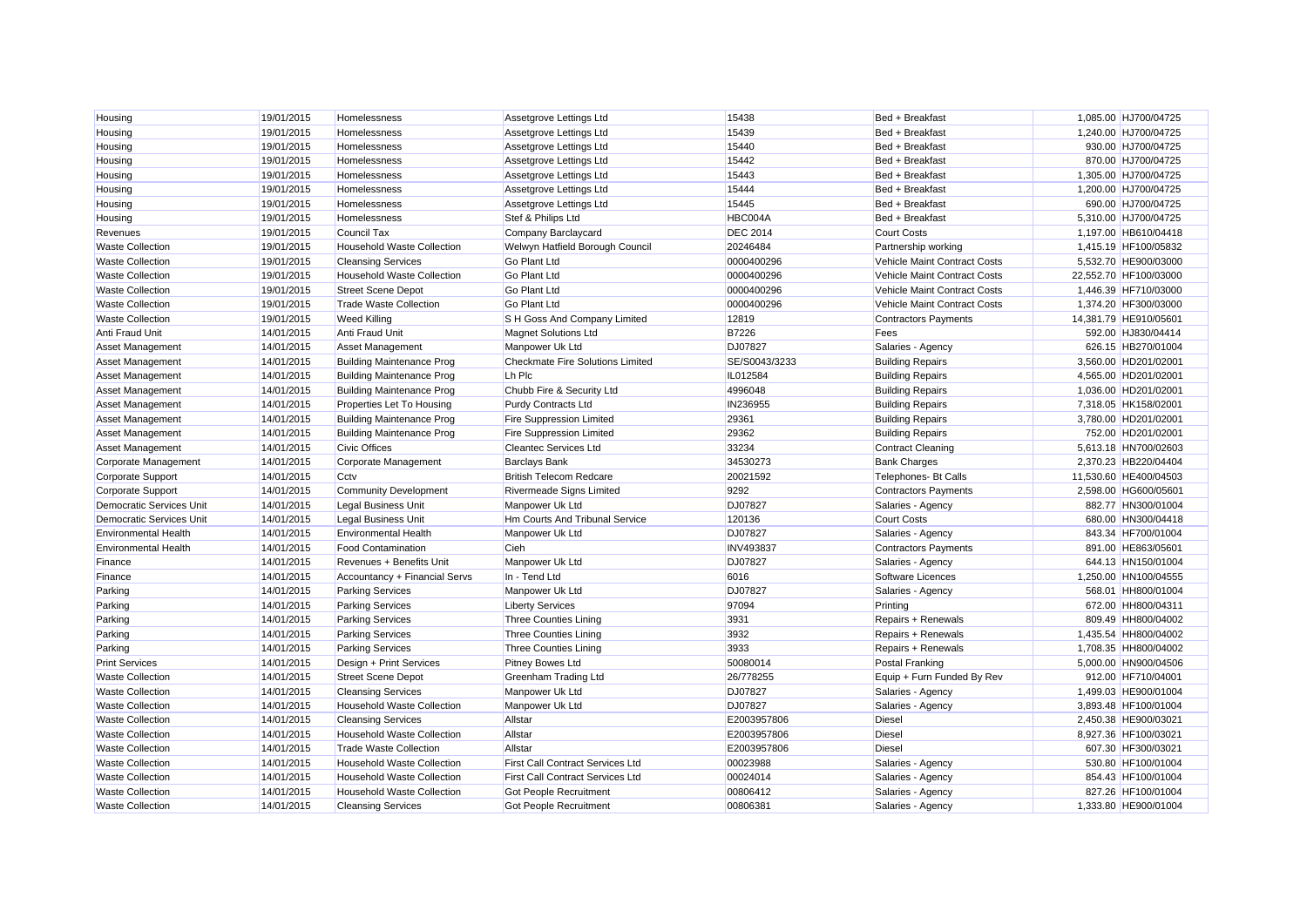| Asset Management                | 13/01/2015 | <b>Asset Management</b>           | Sunday Publishing Ltd             | 009529           | <b>Recruitment Advertising</b> | 720.00 HB270/01501   |
|---------------------------------|------------|-----------------------------------|-----------------------------------|------------------|--------------------------------|----------------------|
| <b>Audit And Assurance</b>      | 13/01/2015 | <b>Risk Management</b>            | North Herts District Council      | 0001631269       | Partnership working            | 1,400.00 HN610/01001 |
| <b>Building Control</b>         | 13/01/2015 | <b>Building Control</b>           | Mr W E Greeves                    | H/V/357          | Fees                           | 888.00 HG100/04414   |
| Development Control             | 13/01/2015 | Development Management            | William Lawrence Advertising Ltd  | 38689            | Advertising                    | 4,067.15 HG200/04901 |
| Development Control             | 13/01/2015 | Development Management            | Lambert Smith Hampton             | ARINV/00184535   | <b>Viability Assessments</b>   | 6,750.00 HG200/05606 |
| <b>Development Control</b>      | 13/01/2015 | Development Management            | Macdonald & Company               | 0000057955       | Salaries - Agency              | 637.50 HG200/01004   |
| Development Control             | 13/01/2015 | Development Management            | Macdonald & Company               | 0000057861       | Salaries - Agency              | 518.00 HG200/01004   |
| <b>Development Control</b>      | 13/01/2015 | Development Management            | Macdonald & Company               | 0000057859       | Salaries - Agency              | 663.00 HG200/01004   |
| Development Control             | 13/01/2015 | Development Management            | Macdonald & Company               | 0000057857       | Salaries - Agency              | 709.50 HG200/01004   |
| <b>Development Control</b>      | 13/01/2015 | Development Management            | Macdonald & Company               | 0000057953       | Salaries - Agency              | 1,635.50 HG200/01004 |
| Development Control             | 13/01/2015 | Development Management            | Macdonald & Company               | 0000057954       | Salaries - Agency              | 1,989.00 HG200/01004 |
| <b>Development Control</b>      | 13/01/2015 | Development Management            | Macdonald & Company               | 0000057858       | Salaries - Agency              | 833.00 HG200/01004   |
| <b>Environmental Health</b>     | 13/01/2015 | <b>Contaminated Land</b>          | Stm Environmental Consultants Ltd | 627              | Miscellaneous Expenses         | 4,973.00 HE862/04940 |
| <b>General Expenses</b>         | 13/01/2015 | <b>General Expenses</b>           | <b>Hertsmere Leisure</b>          | OP/1026746       | Courier                        | 564.14 HB100/04450   |
| <b>General Expenses</b>         | 13/01/2015 | <b>General Expenses</b>           | Firstcare                         | 4602             | Medical                        | 833.33 HB100/01414   |
| <b>General Expenses</b>         | 13/01/2015 | <b>General Expenses</b>           | Hertfordshire County Council      | 1801646587       | Miscellaneous Expenses         | 895.00 HB100/04940   |
| Housing                         | 13/01/2015 | Homelessness                      | <b>Herts Young Homeless</b>       | 580.004-15       | Bed + Breakfast                | 5,500.00 HJ700/04725 |
| Parking                         | 13/01/2015 | Cpz Design + Implementation       | Dca Monisyst Ltd                  | 200091587        | <b>Consultants Fees</b>        | 1,200.00 HH810/05600 |
| <b>Planning Policy</b>          | 13/01/2015 | <b>Planning Policy</b>            | William Lawrence Advertising Ltd  | 38688            | Advertising                    | 1,208.00 HG300/04901 |
| <b>Planning Policy</b>          | 13/01/2015 | <b>Planning Policy</b>            | Macdonald & Company               | 0000057860       | Salaries - Agency              | 1,510.32 HG300/01004 |
| <b>Waste Collection</b>         | 13/01/2015 | Household Waste Collection        | Extrastaff                        | 164039           | Salaries - Agency              | 658.84 HF100/01004   |
| <b>Waste Collection</b>         | 13/01/2015 | <b>Household Waste Collection</b> | Extrastaff                        | 164597           | Salaries - Agency              | 604.24 HF100/01004   |
| <b>Waste Collection</b>         | 13/01/2015 | <b>Household Waste Collection</b> | Got People Recruitment            | 00806262         | Salaries - Agency              | 1,060.20 HF100/01004 |
| <b>Waste Collection</b>         | 13/01/2015 | <b>Household Waste Collection</b> | <b>Got People Recruitment</b>     | 00806309         | Salaries - Agency              | 784.08 HF100/01004   |
| <b>Waste Collection</b>         | 13/01/2015 | <b>Street Scene Depot</b>         | <b>Greenham Trading Ltd</b>       | 26/778256        | Equip + Furn Funded By Rev     | 2,400.00 HF710/04001 |
| <b>Waste Collection</b>         | 13/01/2015 | <b>Street Scene Depot</b>         | Park Hearne                       | <b>INV1476</b>   | <b>Training External</b>       | 900.00 HF710/01403   |
| Anti Fraud Unit                 | 07/01/2015 | Anti Fraud Unit                   | Manpower Uk Ltd                   | DJ06910          | Salaries - Agency              | 2,977.81 HJ830/01004 |
| Asset Management                | 07/01/2015 | <b>Asset Management</b>           | Manpower Uk Ltd                   | DJ06910          | Salaries - Agency              | 722.48 HB270/01004   |
| Asset Management                | 07/01/2015 | <b>Asset Management</b>           | Manpower Uk Ltd                   | DJ07484          | Salaries - Agency              | 521.79 HB270/01004   |
| <b>Asset Management</b>         | 07/01/2015 | <b>Building Maintenance Prog</b>  | <b>Purdy Contracts Ltd</b>        | IN236869         | <b>Building Repairs</b>        | 8,525.82 HD201/02001 |
| Asset Management                | 07/01/2015 | <b>Civic Offices</b>              | Chubb Fire & Security Ltd         | 4983019          | <b>General Repairs</b>         | 794.04 HN700/02009   |
| Asset Management                | 07/01/2015 | <b>Building Maintenance Prog</b>  | Nsr Management Ltd                | 10712            | <b>Building Repairs</b>        | 773.00 HD201/02001   |
| <b>Benefits</b>                 | 07/01/2015 | <b>Benefits Administration</b>    | <b>System Cell Ltd</b>            | 28139            | Printing                       | 1,275.00 HB630/04311 |
| <b>Customer Services</b>        | 07/01/2015 | Civic Office Keepers              | Proforce 1 Security Ltd           | PF582            | Salaries - Agency              | 2,487.00 HO300/01001 |
| <b>Democratic Services Unit</b> | 07/01/2015 | <b>Legal Business Unit</b>        | Manpower Uk Ltd                   | DJ06910          | Salaries - Agency              | 1,290.20 HN300/01004 |
| <b>Democratic Services Unit</b> | 07/01/2015 | <b>Legal Business Unit</b>        | Sellick Partnership               | <b>INV112427</b> | Salaries - Agency              | 1,864.58 HN300/01004 |
| Democratic Services Unit        | 07/01/2015 | <b>Legal Business Unit</b>        | Sellick Partnership               | INV003613        | Salaries - Agency              | 1,864.00 HN300/01004 |
| <b>Democratic Services Unit</b> | 07/01/2015 | <b>Legal Business Unit</b>        | <b>Sellick Partnership</b>        | <b>INV113825</b> | Salaries - Agency              | 1,182.48 HN300/01004 |
| Development Control             | 07/01/2015 | Development Management            | Manpower Uk Ltd                   | DJ06910          | Salaries - Agency              | 1,372.55 HG200/01004 |
| <b>Development Control</b>      | 07/01/2015 | Development Management            | Macdonald & Company               | 0000057795       | Salaries - Agency              | 1,249.50 HG200/01004 |
| Development Control             | 07/01/2015 | Development Management            | Macdonald & Company               | 0000057794       | Salaries - Agency              | 1,166.88 HG200/01004 |
| <b>Development Control</b>      | 07/01/2015 | Development Management            | Macdonald & Company               | 0000057715       | Salaries - Agency              | 1.045.50 HG200/01004 |
| <b>Development Control</b>      | 07/01/2015 | Development Management            | Macdonald & Company               | 0000057717       | Salaries - Agency              | 1,002.00 HG200/01004 |
| Development Control             | 07/01/2015 | Development Management            | Macdonald & Company               | 0000057713       | Salaries - Agency              | 958.65 HG200/01004   |
| <b>Development Control</b>      | 07/01/2015 | Development Management            | Macdonald & Company               | 0000057714       | Salaries - Agency              | 833.00 HG200/01004   |
| <b>Development Control</b>      | 07/01/2015 | Development Management            | Macdonald & Company               | 0000057716       | Salaries - Agency              | 1,070.68 HG200/01004 |
| <b>Development Control</b>      | 07/01/2015 | Development Management            | Macdonald & Company               | 0000057796       | Salaries - Agency              | 1,040.00 HG200/01004 |
| <b>Development Control</b>      | 07/01/2015 | Development Management            | <b>Banner Business Supplies</b>   | 29291033         | Stationery + Office Supps      | 1,199.40 HG200/04303 |
| <b>Drainage Services</b>        | 07/01/2015 | Land Drainage Maintenance         | Manpower Uk Ltd                   | DJ06910          | Salaries - Agency              | 505.13 HE600/01004   |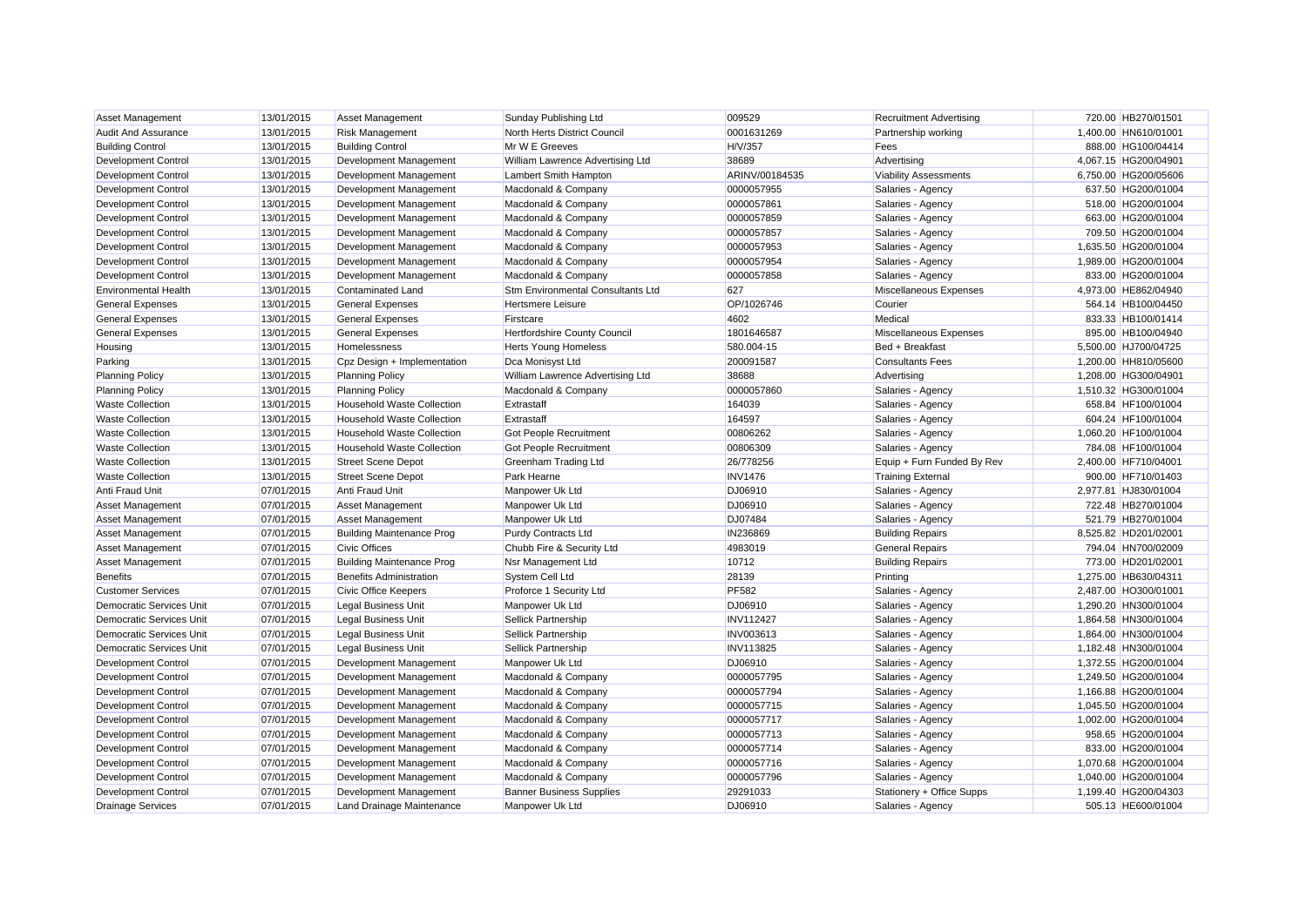| <b>Environmental Health</b>      | 07/01/2015 | <b>Environmental Health</b>         | Manpower Uk Ltd                            | DJ06910          | Salaries - Agency           | 1,491.52 HF700/01004  |                    |
|----------------------------------|------------|-------------------------------------|--------------------------------------------|------------------|-----------------------------|-----------------------|--------------------|
| <b>Environmental Health</b>      | 07/01/2015 | <b>Environmental Health</b>         | Manpower Uk Ltd                            | DJ07484          | Salaries - Agency           | 1,207.19 HF700/01004  |                    |
| Finance                          | 07/01/2015 | Revenues + Benefits Unit            | Manpower Uk Ltd                            | DJ06910          | Salaries - Agency           | 2,256.56 HN150/01004  |                    |
| Finance                          | 07/01/2015 | Revenues + Benefits Unit            | Manpower Uk Ltd                            | DJ07484          | Salaries - Agency           | 1,923.25 HN150/01004  |                    |
| Housing                          | 07/01/2015 | Homelessness                        | Altwood Housing                            | 1750             | Bed + Breakfast             |                       | 720.00 HJ700/04725 |
| Housing                          | 07/01/2015 | Homelessness                        | Altwood Housing                            | 1750/2           | Bed + Breakfast             |                       | 900.00 HJ700/04725 |
| Housing                          | 07/01/2015 | Homelessness                        | Altwood Housing                            | 1750/4           | Bed + Breakfast             |                       | 990.00 HJ700/04725 |
| Housing                          | 07/01/2015 | Homelessness                        | Altwood Housing                            | 1750/5           | Bed + Breakfast             |                       | 900.00 HJ700/04725 |
| Housing                          | 07/01/2015 | Homelessness                        | Altwood Housing                            | 1750/6           | Bed + Breakfast             | 1,650.00 HJ700/04725  |                    |
| Housing                          | 07/01/2015 | <b>Homelessness</b>                 | Altwood Housing                            | 1750/7           | Bed + Breakfast             | 1,650.00 HJ700/04725  |                    |
| Housing                          | 07/01/2015 | Homelessness                        | <b>Altwood Housing</b>                     | 1750/8           | Bed + Breakfast             |                       | 880.00 HJ700/04725 |
| Housing                          | 07/01/2015 | Homelessness                        | Altwood Housing                            | 1750/9           | Bed + Breakfast             |                       | 900.00 HJ700/04725 |
| Housing                          | 07/01/2015 | Homelessness                        | Altwood Housing                            | 1750/10          | Bed + Breakfast             |                       | 900.00 HJ700/04725 |
| Housing                          | 07/01/2015 | Homelessness                        | Altwood Housing                            | 1750/12          | Bed + Breakfast             | 1,650.00 HJ700/04725  |                    |
| Housing                          | 07/01/2015 | Homelessness                        | Altwood Housing                            | 1750/13          | Bed + Breakfast             |                       | 990.00 HJ700/04725 |
| Housing                          | 07/01/2015 | Homelessness                        | Altwood Housing                            | 1750/15          | Bed + Breakfast             |                       | 825.00 HJ700/04725 |
| <b>Information Services Unit</b> | 07/01/2015 | Information Services (Is)           | London Borough Of Camden                   | 00810477351      | Partnership working         | 12,120.00 HN200/01001 |                    |
| Parking                          | 07/01/2015 | <b>Parking Services</b>             | Manpower Uk Ltd                            | DJ06910          | Salaries - Agency           |                       | 938.30 HH800/01004 |
| Parks And Amenities Manager      | 07/01/2015 | <b>Contract Cleaning</b>            | Ccs                                        | CCS 20140150     | <b>Contractors Payments</b> |                       | 740.00 HD380/05601 |
| Parks And Amenities Manager      | 07/01/2015 | Allotments                          | <b>Affinity Water Limited</b>              | 1016513-4/20.12  | <b>Water Rates</b>          |                       | 622.04 HD350/02104 |
| <b>Planning Policy</b>           | 07/01/2015 | <b>Planning Policy</b>              | Manpower Uk Ltd                            | DJ06910          | Salaries - Agency           | 1,276.19 HG300/01004  |                    |
| <b>Planning Policy</b>           | 07/01/2015 | <b>Planning Policy</b>              | Manpower Uk Ltd                            | DJ07484          | Salaries - Agency           |                       | 573.94 HG300/01004 |
| Sports & Cultural Services       | 07/01/2015 | Hertsmere Leisure Trust Tender      | Hertfordshire County Council               | 1860002183       | Fees                        | 1,500.00 HD257/04414  |                    |
| <b>Waste Collection</b>          | 07/01/2015 | <b>Cleansing Services</b>           | Manpower Uk Ltd                            | DJ06910          | Salaries - Agency           | 1,873.22 HE900/01004  |                    |
| <b>Waste Collection</b>          | 07/01/2015 | <b>Household Waste Collection</b>   | Manpower Uk Ltd                            | DJ06910          | Salaries - Agency           | 1,380.61 HF100/01004  |                    |
| <b>Waste Collection</b>          | 07/01/2015 | <b>Cleansing Services</b>           | Manpower Uk Ltd                            | DJ07484          | Salaries - Agency           | 1,073.83 HE900/01004  |                    |
| <b>Waste Collection</b>          | 07/01/2015 | <b>Household Waste Collection</b>   | Manpower Uk Ltd                            | DJ07484          | Salaries - Agency           | 2,131.98 HF100/01004  |                    |
| <b>Waste Collection</b>          | 07/01/2015 | <b>Street Scene Depot</b>           | <b>Affinity Water Limited</b>              | 4024787-7/03.01  | <b>Water Rates</b>          |                       | 681.92 HF710/02104 |
| Corporate Support                | 06/01/2015 | Partnerships & Com Engagement       | <b>Rpt Consulting Limited</b>              | NR 0243          | <b>Consultants Fees</b>     | 2,000.00 HD600/05600  |                    |
| Elections                        | 06/01/2015 | <b>Electoral Registration Costs</b> | <b>Electoral Reform Services</b>           | 983ERSLA1402748  | <b>Canvass Printing</b>     |                       | 508.41 HB810/04313 |
| Parking                          | 06/01/2015 | <b>Parking Services</b>             | Auckland Manufacturing Ltd T/A Pgm Signs   | 13603            | Repairs + Renewals          |                       | 549.26 HH800/04002 |
| <b>Print Services</b>            | 06/01/2015 | Design + Print Services             | <b>Access Plus</b>                         | OP/1962052       | <b>Contractors Payments</b> | 1,068.75 HN900/05601  |                    |
| Anti Fraud Unit                  | 29/12/2014 | Anti Fraud Unit                     | Manpower Uk Ltd                            | DJ06398          | Salaries - Agency           | 1,022.75 HJ830/01004  |                    |
| <b>Asset Management</b>          | 29/12/2014 | <b>Asset Management</b>             | Manpower Uk Ltd                            | DJ06398          | Salaries - Agency           | 1,091.74 HB270/01004  |                    |
| <b>Democratic Services Unit</b>  | 29/12/2014 | Legal Business Unit                 | Manpower Uk Ltd                            | DJ06398          | Salaries - Agency           | 1,437.32 HN300/01004  |                    |
| <b>Democratic Services Unit</b>  | 29/12/2014 | <b>Legal Business Unit</b>          | Sellick Partnership                        | <b>INV112986</b> | Salaries - Agency           | 1,864.00 HN300/01004  |                    |
| Development Control              | 29/12/2014 | Development Management              | Manpower Uk Ltd                            | DJ06398          | Salaries - Agency           |                       | 817.74 HG200/01004 |
| <b>Environmental Health</b>      | 29/12/2014 | <b>Environmental Health</b>         | Manpower Uk Ltd                            | DJ06398          | Salaries - Agency           | 1,703.48 HF700/01004  |                    |
| Finance                          | 29/12/2014 | Revenues + Benefits Unit            | Manpower Uk Ltd                            | DJ06398          | Salaries - Agency           | 2,939.03 HN150/01004  |                    |
| <b>General Expenses</b>          | 29/12/2014 | <b>General Expenses</b>             | Bond Dickenson Llp                         | 4191857          | Legal Fees - External       | 1,205.44 HB100/04415  |                    |
| Parking                          | 29/12/2014 | <b>Parking Services</b>             | Manpower Uk Ltd                            | DJ06398          | Salaries - Agency           |                       | 521.28 HH800/01004 |
| <b>Planning Policy</b>           | 29/12/2014 | <b>Planning Policy</b>              | Manpower Uk Ltd                            | DJ06398          | Salaries - Agency           | 1.295.50 HG300/01004  |                    |
| <b>Waste Collection</b>          | 29/12/2014 | <b>Cleansing Services</b>           | Manpower Uk Ltd                            | DJ06398          | Salaries - Agency           | 1,611.87 HE900/01004  |                    |
| <b>Waste Collection</b>          | 29/12/2014 | <b>Household Waste Collection</b>   | Manpower Uk Ltd                            | DJ06398          | Salaries - Agency           | 2,153.95 HF100/01004  |                    |
| Corporate Support                | 22/12/2014 | Partnerships & Com Engagement       | College Of Public Speaking                 | V1001156         | <b>Training External</b>    |                       | 995.00 HD600/01403 |
| Corporate Support                | 22/12/2014 | Partnerships & Com Engagement       | The Inst Of Direct & Digital Marketing Ltd | TO88762          | <b>Training External</b>    | 1,625.00 HD600/01403  |                    |
| Democratic Services Unit         | 22/12/2014 | Members (Cost Of Democracy)         | University Of Birmingham                   | AEBF200/.23218   | <b>Training External</b>    |                       | 500.00 HB141/01403 |
| Housing                          | 22/12/2014 | Homelessness                        | <b>Miss Jennifer Oscroft</b>               | 122508 DEC14     | Legal Fees - External       | 1.671.67 HJ700/04725  |                    |
| <b>Local Land Charges</b>        | 22/12/2014 | <b>Land Charges</b>                 | <b>Hertfordshire County Council</b>        | 1801640811       | <b>Hcc Searches</b>         | 2.410.00 HC100/04624  |                    |
|                                  |            |                                     |                                            |                  |                             |                       |                    |